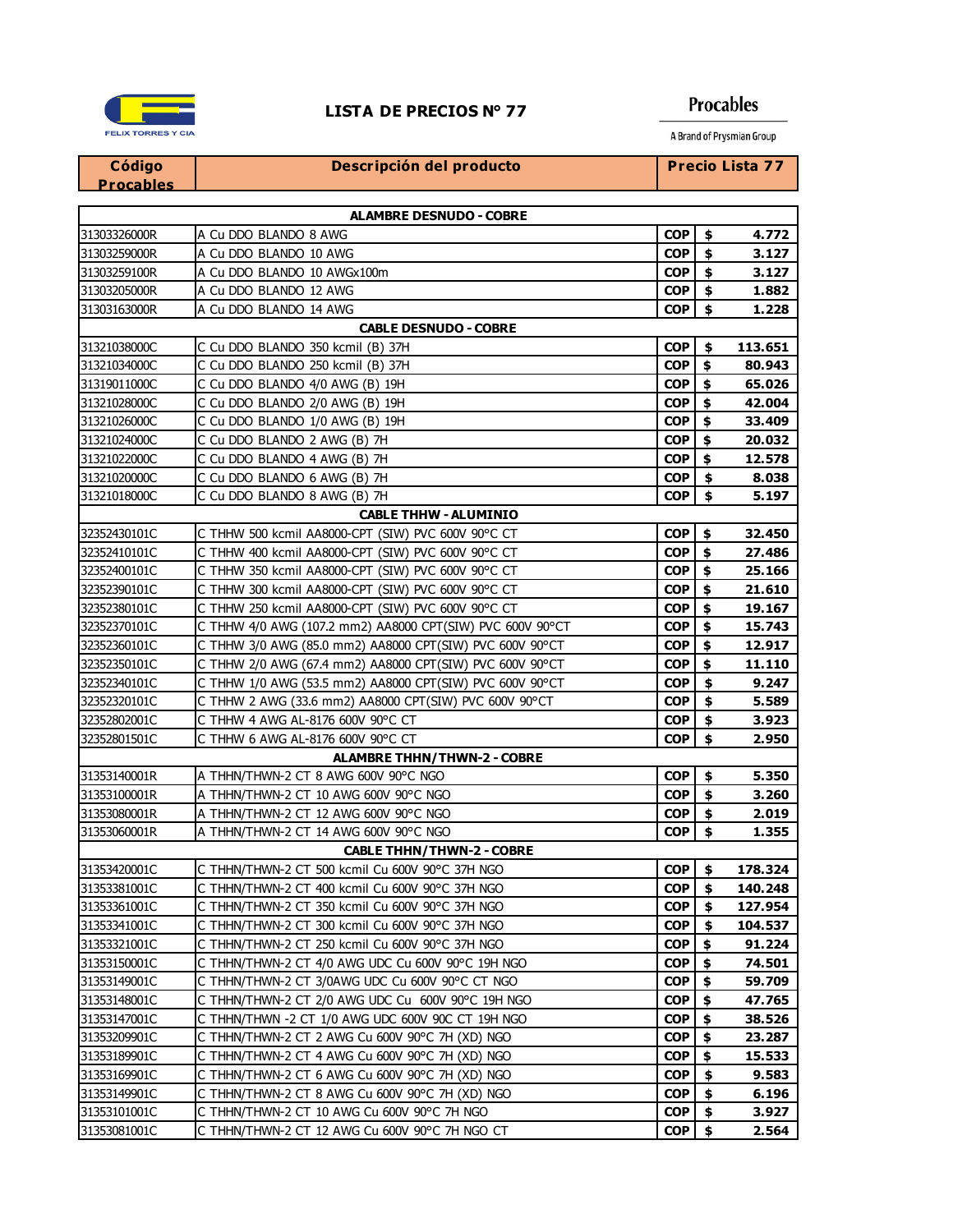

**Procables** 

| Código                       | Descripción del producto                                                                                                           | Precio Lista 77          |                    |                |
|------------------------------|------------------------------------------------------------------------------------------------------------------------------------|--------------------------|--------------------|----------------|
| <b>Procables</b>             |                                                                                                                                    |                          |                    |                |
| 31353061001C                 | C THHN/THWN-2 CT 14 AWG Cu 600V 90°C 7H NGO                                                                                        | <b>COP</b>               | \$                 | 1.798          |
| 31434082000C                 | C TRIPLEX 3X12 AWG Cu-PVC/NYLON 600V 90°C BCO-VDE-RJO                                                                              | <b>COP</b>               | \$                 | 8.442          |
| 31434083000C                 | C TRIPLEX 3X12 AWG Cu-PVC/NYLON 600V 90°C BCO-VDE-AZL                                                                              | <b>COP</b>               | \$                 | 8.442          |
|                              | <b>ACOMETIDA TSEC ANTIFRAUDE - COBRE</b>                                                                                           |                          |                    |                |
| 31404264001C                 | C TSEC 2x6+6 AWG Cu-XLPUV/PE 600V 90°C NGO                                                                                         | <b>COP</b>               | \$                 | 34.158         |
| 31403141901C                 | C TSEC PL 2x8+8 AWG Cu CPR PE 600V 75°C PVC-SR                                                                                     | <b>COP</b>               | \$                 | 22.721         |
| 31404244901C                 | C TSEC 2x8+8 AWG Cu CPR XLPE-SR 600V 90°C PE                                                                                       | <b>COP</b>               | \$                 | 22.721         |
| 31404145001C                 | C TSEC 8+8 AWG Cu-PE/PVC 600V 75°C CDSA NGO                                                                                        | <b>COP</b>               | \$                 | 13.433         |
| 31404344901C                 | C TSEC 3x8+8 AWG Cu CPR PE 600V 75°C PVC-SR                                                                                        | <b>COP</b>               | \$                 | 30.999         |
|                              | <b>ACOMETIDA TIPO TREBOL - COBRE</b>                                                                                               |                          |                    |                |
| 31405215001C                 | C ACOMET 3X2(C)+4(C) AWG Cu- PVC/PE 600V 75°C TRB                                                                                  | <b>COP</b>               | \$                 | 100.739        |
| 31405170001C                 | C ACOMET 3x4+6 AWG Cu-PE-FIB/ PVC 600V 75°C TRB CDSA NGO                                                                           | <b>COP</b>               | $\hat{\mathbf{s}}$ | 61.150         |
| 31405165001C                 | C ACOMET 3x6+8 AWG Cu-PE-FIB/ PVC 600V 75°C TRB CDSA NGO                                                                           | COP I                    | \$                 | 39.069         |
| 31405145001C                 | C ACOMET 8+8 AWG Cu-PE/PVC 600V 75°C CDSA NGO                                                                                      | <b>COP</b>               | \$                 | 25.200         |
|                              | <b>ACOMETIDA TSEC ANTIFRAUDE - ALUMINIO</b>                                                                                        |                          |                    |                |
| 32403283201C                 | C TSEC 2x6+6 AWG AA8000(B) CPT XLPE SR 600 V90°C XLPE SR                                                                           | COP I                    | \$                 | 11.176         |
| 32403302201C                 | C TSEC 2x4+4AWG AA8000 (B) CPT XLPE SR 600V 90°C XLPE FR SR                                                                        | <b>COP</b>               | \$                 | 12.258         |
| 32404161601C                 | C TSEC 6+6 AWG AA-8000 XLPE-UV PVC 600V 90°C P4 (CPT)                                                                              | <b>COP</b>               | \$                 | 5.816          |
|                              | <b>CABLES EXZHELLENT BW - COBRE</b>                                                                                                |                          |                    |                |
| 31352611601C                 | C EXZHELLENT BW 500 kcmil Cu CPR HFFR LS 600V 75°C CT                                                                              | <b>COP</b>               | \$                 | 187.388        |
| 31352611401C                 | C EXZHELLENT BW 350 kcmil Cu CPR HFFR LS 600V 75°C CT                                                                              | <b>COP</b>               | \$                 | 133.171        |
| 31352611301C                 | C EXZHELLENT BW 300 kcmil Cu CPR HFFR LS 600V 75°C CT                                                                              | <b>COP</b>               | \$                 | 108.362        |
| 31352611201C                 | C EXZHELLENT BW 250 kcmil Cu CPR HFFR LS 600V 75°C CT                                                                              | <b>COP</b>               | \$                 | 95.146         |
| 31352611101C                 | C EXZHELLENT BW 4/0 AWG Cu UNILAY CPR HFFR LS 600V 75°C CT                                                                         | <b>COP</b>               | \$                 | 81.887         |
| 31352611001C                 | C EXZHELLENT BW 3/0 AWG Cu UNILAY CPR HFFR LS 600V 75°C CT                                                                         | <b>COP</b>               | \$                 | 64.019         |
| 31352610901C                 | C EXZHELLENT BW 2/0 AWG Cu UNILAY CPR HFFR LS 600V 75°C CT                                                                         | <b>COP</b>               | \$                 | 52.002         |
| 31352610801C                 | C EXZHELLENT BW 1/0 AWG Cu UNILAY CPR HFFR LS 600V 75°C CT                                                                         | <b>COP</b>               | \$                 | 41.535         |
| 31352610601C                 | C EXZHELLENT BW 2 AWG Cu CPR HFFR LS 600V 75°C CT                                                                                  | <b>COP</b>               | \$                 | 25.693         |
| 31352610501C                 | C EXZHELLENT BW 4 AWG Cu CPR HFFR LS 600V 75°C CT                                                                                  | <b>COP</b>               | \$                 | 16.670         |
| 31352610401C                 | C EXZHELLENT BW 6 AWG Cu CPR HFFR LS 600V 75°C CT                                                                                  | <b>COP</b>               | \$                 | 10.107         |
| 31352610301C                 | C EXZHELLENT BW 8 AWG Cu CPR HFFR LS 600V 75°C CT                                                                                  | <b>COP</b>               | \$                 | 6.581          |
| 31352610201C                 | C EXZHELLENT BW 10 AWG Cu CPR HFFR LS 600V 75°C CT                                                                                 | <b>COP</b>               | \$                 | 4.140          |
| 31352610101C                 | C EXZHELLENT BW 12 AWG Cu HFFR LS 600V 75°C CT                                                                                     | <b>COP</b>               | \$                 | 2.749          |
| 31352601001C                 | C EXZHELLENT BW 14 AWG Cu HFFR LS 600V 75°C NGO                                                                                    | <b>COP</b>               | \$<br>\$           | 1.961          |
| 31352612001C                 | C EXZHELLENT BW 3x12 AWG Cu CPR HFFR LS 600V 75°C CT RJO/BCO/VDE                                                                   | <b>COP</b>               |                    | 8.681          |
| 31352612101C                 | C EXZHELLENT BW 3x12 AWG Cu CPR HFFR LS 600V 75°C CT AZL/BCO/VDE                                                                   | $\overline{COP}$ \$      |                    | 8.681          |
|                              | <b>CABLES EXZHELLENT BW - ALUMINIO</b>                                                                                             |                          |                    |                |
| 32354611601C                 | C EXZHELLENT BW 500 kcmil AA8000 (SIW) CPT HFFR LS 600V 75°C CT<br>C EXZHELLENT BW 400 kcmil AA8000 (SIW) CPT HFFR LS 600V 75°C CT | <b>COP</b>               | \$                 | 33.644         |
| 32354611501C                 |                                                                                                                                    | <b>COP</b>               | \$                 | 29.422         |
| 32354611401C                 | C EXZHELLENT BW 350 kcmil AA8000 (SIW) CPT HFFR LS 600V 75°C CT                                                                    | <b>COP</b>               | \$                 | 25.917         |
| 32354611301C                 | C EXZHELLENT BW 300 kcmil AA8000 (SIW) CPT HFFR LS 600V 75°C CT                                                                    | <b>COP</b>               | \$                 | 22.068         |
| 32354611201C                 | C EXZHELLENT BW 250 AWG AA8000 (SIW) CPT HFFR LS 600V 75°C CT                                                                      | <b>COP</b>               | \$                 | 20.286         |
| 32354611101C                 | C EXZHELLENT BW 4/0 AWG AA8000 (SIW) CPT HFFR LS 600V 75°C CT                                                                      | <b>COP</b>               | \$                 | 16.577         |
| 32354611001C                 | C EXZHELLENT BW 3/0 AWG AA8000 (SIW) CPT HFFR LS 600V 75°C CT                                                                      | <b>COP</b>               | \$                 | 14.250         |
| 32354610901C                 | C EXZHELLENT BW 2/0 AWG AA8000 (SIW) CPT HFFR LS 600V 75°C CT                                                                      | <b>COP</b>               | \$                 | 12.043         |
| 32354610801C                 | C EXZHELLENT BW 1/0 AWG AA8000 (SIW) CPT HFFR LS 600V 75°C CT                                                                      | <b>COP</b>               | \$                 | 9.611          |
| 32354610601C                 | C EXZHELLENT BW 2 AWG AA8000 (SIW) CPT HFFR LS 600V 75°C CT                                                                        | <b>COP</b>               | \$                 | 5.888          |
| 32354610501C<br>32354610401C | C EXZHELLENT BW 4 AWG AA8000 (SIW) CPT HFFR LS 600V 75°C CT<br>C EXZHELLENT BW 6 AWG AA8000 (SIW) PT HFFR LS 600V 75°C CT          | <b>COP</b><br><b>COP</b> | \$<br>\$           | 4.213<br>3.064 |
|                              |                                                                                                                                    |                          |                    |                |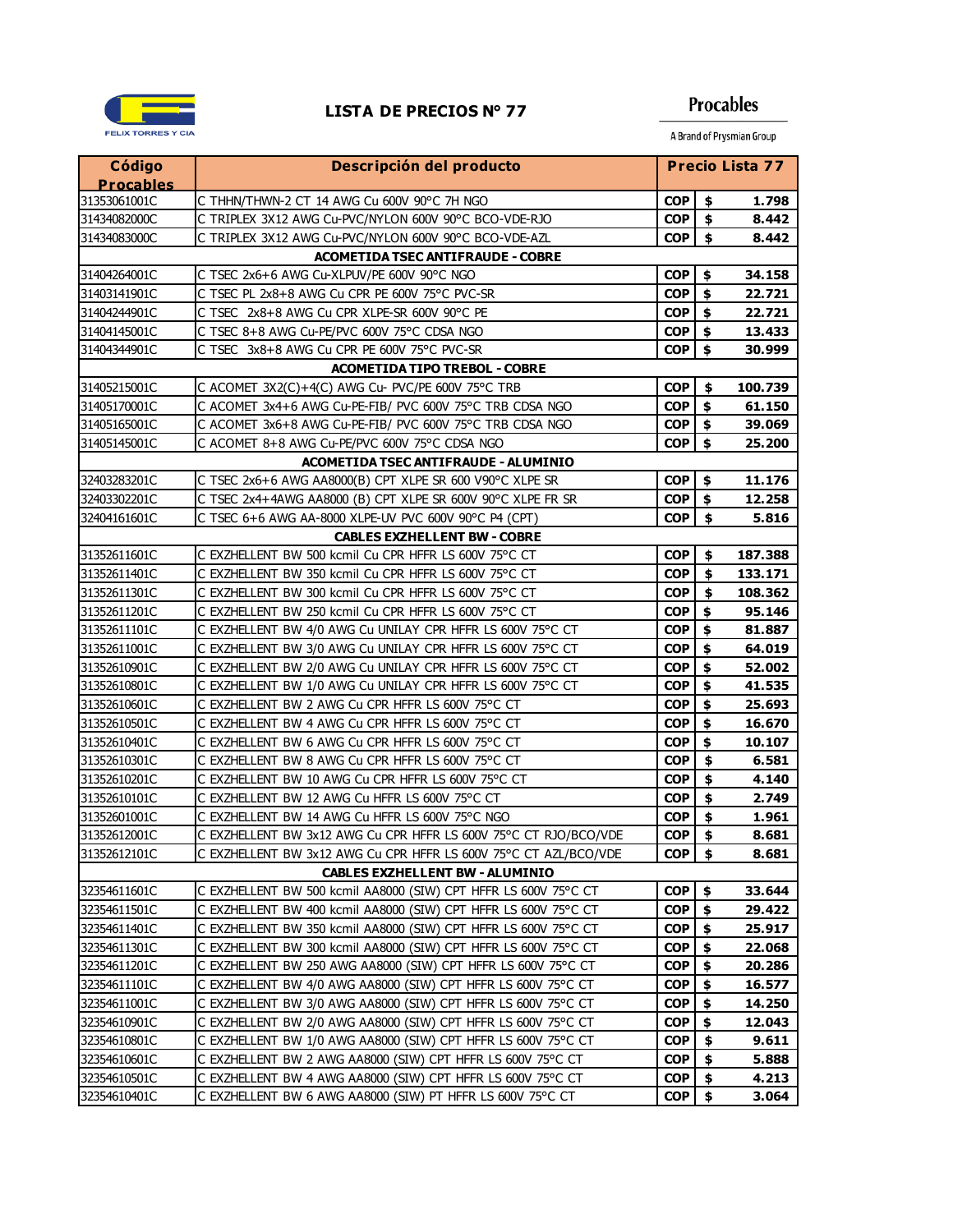

### **Procables**

| Código                          | Descripción del producto                                       |                  |                    | <b>Precio Lista 77</b> |  |
|---------------------------------|----------------------------------------------------------------|------------------|--------------------|------------------------|--|
| <b>Procables</b>                |                                                                |                  |                    |                        |  |
|                                 | SPT-CPE (DÚPLEX) COBRE                                         |                  |                    |                        |  |
| 31369100001R                    | C DUPLEX CPE SPT 2x10 AWG Cu (J) PVC 300V 60°C NGO             | <b>COP</b>       | \$                 | 8.062                  |  |
| 31369081001R                    | C DUPLEX CPE SPT 2x12 AWG Cu-PVC 300V 60°C NGO                 | <b>COP</b>       | $\dot{\mathbf{s}}$ | 5.184                  |  |
| 31369065001R                    | C DUPLEX CPE SPT 2x14 AWG Cu-PVC 300V 60°C NGO                 | <b>COP</b>       | \$                 | 3.296                  |  |
| 31369041001R                    | C DUPLEX CPE SPT 2x16 AWG Cu-PVC 300V 60°C NGO                 | <b>COP</b>       | $\frac{1}{2}$      | 2.274                  |  |
| 31369019001R                    | C DUPLEX CPE SPT 2x18 AWG Cu-PVC 300V 60°C NGO                 | <b>COP</b>       | \$                 | 1.489                  |  |
|                                 | <b>CABLE SOLDADOR ET 105 °C COBRE</b>                          |                  |                    |                        |  |
| 31366370101C                    | C SOLDADOR TVE 4/0 AWG Cu (J) 600 V 105°C                      | <b>COP</b>       | \$                 | 82.373                 |  |
| 31366350101C                    | C SOLDADOR TVE 2/0 AWG Cu 600V 375A 105ºC                      | COP              | $\ddot{\bm{s}}$    | 51.583                 |  |
| 31366340101C                    | C SOLDADOR TVE 1/0 AWG Cu 600V 105ºC 170A NGO                  | <b>COP</b>       | $\frac{1}{2}$      | 40.806                 |  |
| 31366320101C                    | C SOLDADOR TVE 2 AWG Cu 600V 105ºC 170A NGO                    | <b>COP</b>       | $\frac{1}{2}$      | 26.414                 |  |
| 31366300101C                    | C SOLDADOR TVE 4 AWG CU 600V 105ºC 170 A NGO                   | <b>COP</b>       | $\frac{1}{2}$      | 17.442                 |  |
| 31366280101C                    | C SOLDADOR TVE 6 AWG Cu 600V 105°C 125A                        | <b>COP</b>       | \$                 | 12.072                 |  |
|                                 | <b>CABLE SGT BATERÍA COBRE</b>                                 |                  |                    |                        |  |
| 31365320101C                    | C SGT BATERIA 2 AWG Cu-PVC 75°C NGO                            | <b>COP</b>       | $\frac{1}{2}$      | 30.790                 |  |
| 31365300101C                    | C SGT BATERIA 4 AWG Cu-PVC 75°C NGO                            | <b>COP</b>       | \$                 | 21.610                 |  |
|                                 | <b>THWN-2 FLEXIBLE COBRE</b>                                   |                  |                    |                        |  |
| 31354002801C                    | C THWN-2 6 AWG Cu (J) PVC/NY 600V 90°C G&O II VW1 CT           | <b>COP</b>       | \$                 | 10.129                 |  |
| 31354002601R                    | C THWN-2 8 AWG Cu (J) PVC/NY 600V 90°C G&O II VW-1 CT (NGO)    | COP              | $\ddot{\bm{s}}$    | 6.932                  |  |
| 31354240101R                    | C THWN-2 10 AWG Cu (J) PVC/NY 600V 90°C G&O II VW-1 CT         | <b>COP</b>       | $\frac{1}{2}$      | 4.289                  |  |
| 31354220101R                    | C THWN-2 12 AWG Cu (J) PVC/NY 600V 90°C G&O II VW-1 CT         | <b>COP</b>       | $\ddot{\bullet}$   | 2.616                  |  |
| 31354002001R                    | C THWN-2 14 AWG Cu (FLEX) PVC/NY 600V 90°C G&O II VW-1 NGO     | <b>COP</b>       | $\ddot{\bm{s}}$    | 1.779                  |  |
| 31354001801R                    | C TFFN 16 AWG Cu (FLEX) PVC/NY 600V 90°C G&O II VW-1 NGO       | <b>COP</b>       | \$                 | 1.112                  |  |
| 31354001601R                    | C TFFN 18 AWG Cu (FLEX) PVC/NY 600V 90°C G&O II VW-1 NGO       | <b>COP</b>       | \$                 | 744                    |  |
|                                 | <b>SUPERFLEX CT COBRE</b>                                      |                  |                    |                        |  |
| 31378106101C                    | C SUPERFLEX 500 Kcmil Cu XLPE FR-SR/PVC 0.6/1 kV 90°C (J) CT   | <b>COP</b>       | \$                 | 206.745                |  |
| 31378105601C                    | C SUPERFLEX 400 Kcmil Cu XLPE FR SR/PVC 0.6/1 kV 90°C (J) CT   | <b>COP</b>       | $\ddot{\bm{s}}$    | 192.708                |  |
| 31378105101C                    | C SUPERFLEX 350 Kcmil Cu XLPE FR-SR/PVC 0.6/1 kV 90°C (J) CT   | <b>COP</b>       | $\ddot{\bm{s}}$    | 143.469                |  |
| 31378104101C                    | C SUPERFLEX 250 Kcmil Cu XLPE FR-SR/PVC 0.6/1 kV 90°C (J) CT   | <b>COP</b>       | $\ddot{\bm{s}}$    | 104.260                |  |
| 31378103601C                    | C SUPERFLEX 4/0 AWG Cu XLPE FR SR / PVC 0.6/1 kV 90°C (J) CT   | <b>COP</b>       | $\ddot{\bm{z}}$    | 87.957                 |  |
| 31378102601C                    | C SUPERFLEX 2/0 AWG Cu XLPE FR SR / PVC 0.6/1 kV 90°C (J) CT   | <b>COP</b>       | $\ddot{\bullet}$   | 54.163                 |  |
| 31378102101C                    | C SUPERFLEX 1/0 AWG Cu XLPE FR SR / PVC 0.6/1 kV 90°C (J) CT   | <b>COP</b>       | \$                 | 44.896                 |  |
|                                 | <b>TERMOFLEX COBRE</b>                                         |                  |                    |                        |  |
| 31371392401C                    | C TERMOFLEX 4x14 AWG (FLEX) PVC-NY 600V 90°C PVC               | <b>COP</b>       | \$                 | 8.174                  |  |
| 31371392201C                    | C TERMOFLEX 3x14 AWG (FLEX) PVC-NY 600V 90°C PVC               | <b>COP</b>       | $\ddot{\bullet}$   | 6.265                  |  |
| 31371392001C                    | C TERMOFLEX 2x14 AWG (FLEX) PVC-NY 600V 90°C PVC               | <b>COP</b>       | <u>\$</u>          | 4.762                  |  |
| 31371391401C                    | C TERMOFLEX 4x16 AWG (FLEX) PVC-NY 600V 90°C PVC               | <b>COP</b>       | $\frac{1}{2}$      | 5.381                  |  |
| 31371391201C                    | C TERMOFLEX 3x16 AWG (FLEX) PVC-NY 600V 90°C PVC               | <b>COP</b>       | \$                 | 4.286                  |  |
| 31371391001C                    | C TERMOFLEX 2x16 AWG (FLEX) PVC-NY 600V 90°C PVC               | <b>COP</b>       | \$                 | 3.260                  |  |
| 31371390401C                    | C TERMOFLEX 4x18 AWG (FLEX) PVC-NY 600V 90°C PVC               | <b>COP</b>       | \$                 | 4.080                  |  |
| 31371390201C                    | C TERMOFLEX 3x18 AWG (FLEX) PVC-NY 600V 90°C PVC               | <b>COP</b>       | \$                 | 3.353                  |  |
| 31371390001C                    | C TERMOFLEX 2x18 AWG (FLEX) PVC-NY 600V 90°C PVC               | <b>COP</b>       | \$                 | 2.392                  |  |
|                                 | <b>TERMOFLEX EXZHELLENT</b>                                    |                  |                    |                        |  |
| 31352619311C                    | C EXZHELLENT BW 4x12AWG (FLEX) HFFR-LS/HFFR-LS 600 V 75°C CT   | COP              | \$                 | 13.669                 |  |
| 31376202211C                    | C EXZHELLENT BW 3x16AWG Cu(FLEX) HFFR-LS/HFFR-LS 600 V 75°C CT | COP              | \$                 | 4.468                  |  |
| 31376202301C                    | C EXZHELLENT BW3X14AWG CU FLEX HFFR-LS 600V 75°C HFFR-LS CT    | COP              | \$                 | 6.996                  |  |
| 31376222301C                    | C EXZHELLENT BW3X12AWG Cu(FLEXHFFR-LS 600V 75°C HFFR-LS CT     | <b>COP</b>       | \$                 | 9.994                  |  |
| 31376242301C                    | C EXZHELLENT BW3x10AWG Cu(FLEX HFFR-LS 600V 75C HFFR-LS CT     | <b>COP</b>       | \$                 | 15.215                 |  |
| TERMOFLEX MULTIPROPOSITO* COBRE |                                                                |                  |                    |                        |  |
| 31370329401C                    | C TFLEX MP 4x2 AWG Cu(J) PVC/NY PVC 600V 90°C SR G&O II VW-1CT | $\overline{COP}$ | \$                 | 122.785                |  |
| 31370309401C                    | C TFLEX MP 4x4 AWG Cu(J) PVC/NY PVC 600V 90°C SR G&O II VW-1CT | $COP$ \$         |                    | 74.663                 |  |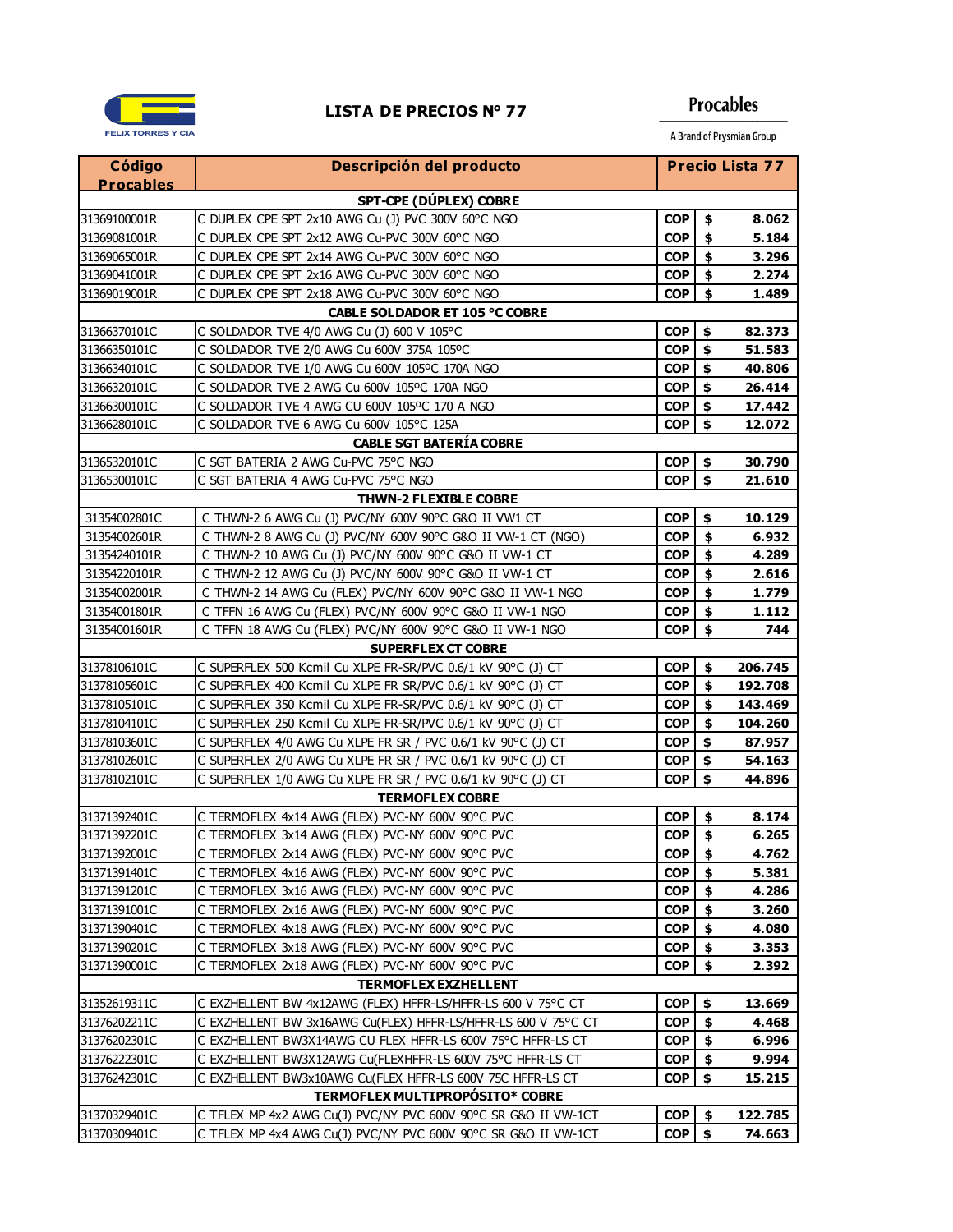

# **Procables**

| Código                      | Descripción del producto                                                                |                  |    | <b>Precio Lista 77</b> |
|-----------------------------|-----------------------------------------------------------------------------------------|------------------|----|------------------------|
| <b>Procables</b>            |                                                                                         |                  |    |                        |
| 31370289401C                | C TFLEX MP 4x6 AWG Cu(FLEX) PVC/NY 600V 90°C PVC SR CT                                  | <b>COP</b>       | \$ | 48.930                 |
| 31370289301C                | C TFLEX MP 3x6 AWG Cu(FLEX) PVC/NY 600V 90°C PVC SR CT                                  | <b>COP</b>       | \$ | 35.198                 |
| 31370289201C                | C TFLEX MP 2x6 AWG Cu(FLEX) PVC/NY 600V 90°C PVC SR CT                                  | <b>COP</b>       | \$ | 26.656                 |
| 31370269401C                | C TFLEX MP 4x8 AWG Cu(FLEX) PVC/NY 600V 90°C PVC SR CT                                  | COP              | \$ | 30.990                 |
| 31370269301C                | C TFLEX MP 3x8 AWG Cu(FLEX) PVC/NY 600V 90°C PVC SR CT                                  | <b>COP</b>       | \$ | 23.520                 |
| 31370269201C                | C TFLEX MP 2x8 AWG Cu(FLEX) PVC/NY 600V 90°C PVC SR CT                                  | <b>COP</b>       | \$ | 16.295                 |
| 31370249401C                | C TFLEX MP 4x10 AWG Cu(FLEX) PVC/NY 600V 90°C PVC SR CT                                 | <b>COP</b>       | \$ | 18.999                 |
| 31370249301C                | C TFLEX MP 3x10 AWG Cu(FLEX) PVC/NY 600V 90°C PVC SR CT                                 | <b>COP</b>       | \$ | 14.915                 |
| 31370249201C                | C TFLEX MP 2x10 AWG Cu(FLEX) PVC/NY 600V 90°C PVC SR CT                                 | COP              | \$ | 10.509                 |
| 31370229401C                | C TFLEX MP 4x12 AWG Cu(FLEX) PVC/NY 600V 90°C PVC SR CT                                 | <b>COP</b>       | \$ | 12.272                 |
| 31370229301C                | C TFLEX MP 3x12 AWG Cu(FLEX) PVC/NY 600V 90°C PVC SR CT                                 | <b>COP</b>       | \$ | 9.551                  |
| 31370229201C                | C TFLEX MP 2x12 AWG Cu(FLEX) PVC/NY 600V 90°C PVC SR CT                                 | <b>COP</b>       | \$ | 7.463                  |
|                             | <b>ACSR</b>                                                                             |                  |    |                        |
| 32480055000C                | C ACSR 4/0 AWG PENGUIN                                                                  | <b>COP</b>       | \$ | 11.972                 |
| 32480040000C                | C ACSR 2/0 AWG QUAIL                                                                    | <b>COP</b>       | \$ | 7.145                  |
| 32480035000C                | C ACSR 1/0 AWG RAVEN                                                                    | <b>COP</b>       | \$ | 5.936                  |
| 32480025000C                | C ACSR 2 AWG SPARROW                                                                    | <b>COP</b>       | \$ | 3.784                  |
| 32480010000C                | C ACSR 4 AWG SWAN                                                                       | <b>COP</b>       | \$ | 2.434                  |
|                             | <b>CABLE ECOLOGICO BICAPA</b>                                                           |                  |    |                        |
| 32580401101C                | CBRTO 266,8 Kcmil ACSR (18/1) CPT XLPE TK 15kV 90C BCPA                                 | <b>COP</b>       | \$ | 30.363                 |
| 32580371101C                | CBRTO PENGUIN 4/0 AWG ACSR (6/1)CPT XLPE TK 15KV90°C BCPA                               | <b>COP</b>       | \$ | 23.776                 |
| 32580351101C                | CBRTO QUAIL 2/0 AWG ACSR CPT XLPE TK 15kV 90°C BCPA                                     | COP <sup>1</sup> | \$ | 15.244                 |
| 32580341301C                | C CUBIERTO RAVEN 1/0 AWG ACSR (6/1)CPT XLPE-TK15kV90C BICAPA                            | COP              | \$ | 14.058                 |
| 32580321101C                | CBRTO SPARROW 2 AWG ACSR CPT XLPE TK 15kV 90°C BCPA                                     | <b>COP</b>       | \$ | 10.204                 |
|                             | <b>CABLE TRIPLEX Y CUADRUPLEX</b>                                                       |                  |    |                        |
| 32436832400C                | C CPLEX 3x95 mm <sup>2</sup> AAC CPR XLP SR + 50 mm <sup>2</sup> AAAC XLPE SR 600V 90°C | <b>COP</b>       | \$ | 44.860                 |
| 32437398500C                | C CPLEX 3x70 mm <sup>2</sup> +50mm <sup>2</sup> AAAC XLP 0.6/1 kV 90°C                  | <b>COP</b>       | \$ | 35.860                 |
| 32436802400C                | C CPLEX 3x35 mm <sup>2</sup> AAC CPR XLP SR + 50 mm <sup>2</sup> AAAC XLPE SR 600V 90°C | <b>COP</b>       | \$ | 20.952                 |
| 32431747000C                | C TPX 2x4/0 AWG+246.9 kcmil AAAC XLPE 0.6/1 kcmil AAAC /XLP 0.6/1                       | <b>COP</b>       | \$ | 48.821                 |
| 32431745100C                | C TPX 2x2/0 AWG AAC(B) XLPE SR+155,4 kcmil AAAC XLPE SR 600V 90°C AAA                   | <b>COP</b>       | \$ | 30.094                 |
| 32431691000C                | C TPX 2x1/0 AWG AL XLPE-SR+123,3 kcmil AAAC/XLPE-UV 600V kcmil AAAC/                    | <b>COP</b>       | \$ | 22.905                 |
| 32431690000C                | C TPX SHRIMP/XLP-FR 2x2+77.47 kcmil AAAC /XLP +77.47 kcmil AAAC /XLP                    | <b>COP</b>       | \$ | 15.055                 |
| 32431600300C                | C TPX COCKLE 2x2 AWG AAC XLPE FR+4 AWG ACSR 600V 90°C                                   | COP              | \$ | 13.138                 |
| 32431585100C                | C TPX PERIWINKLE/XLFR 2x4+4 AWG ACSR 600V 90°C AWG ACSR 600V 90°C                       | <b>COP</b>       | \$ | 10.139                 |
|                             | <b>CABLES AL RHW</b>                                                                    |                  |    |                        |
| 32356439101C                | C RHW-2 500KCMIL AA 8000 (SIW)                                                          | COP              | \$ | 31.015                 |
| 32356402101C                | C RHW-2/USE-2 350Kcmil AA8000                                                           | COP              | \$ | 23.313                 |
| 32356386101C                | C RHW-2/USE-2 250kcmilALAA8000                                                          | COP              | \$ | 17.926                 |
| 32356379101C                | C RHW-2 4/0 AWG AA8000-CPT                                                              | COP              | \$ | 14.868                 |
| 32356369101C                | C RHW-2 3/0AWG AA 8000 (SIW)                                                            | COP              | \$ | 12.570                 |
| 32356359101C                | CRHW-2 2/0 AWG AA8000-CPT                                                               | <b>COP</b>       | \$ | 11.873                 |
| 32356349101C                | C RHW-2 1/0AWG AA 8000 (SIW)                                                            | COP.             | \$ | 8.821                  |
| 32356329101C                | CRHW-2 2 AWG AA8000-CPT                                                                 | COP.             | \$ | 5.181                  |
| 32356304101C                | C RHW-2/USE-2 4 AWG AA 8000                                                             | <b>COP</b>       | \$ | 3.710                  |
| 32356284101C                | C RHW-2/USE-2 6AWG AL AA8000-B                                                          | <b>COP</b>       | \$ | 2.894                  |
| <b>CABLES XHHW ALUMINIO</b> |                                                                                         |                  |    |                        |
| 32356438101C                | C XHHW-2 500 kcmilAA8000(SIW)                                                           | <b>COP</b>       | \$ | 30.187                 |
| 32356408101C                | C XHHW-2 350 kcmil AA8000(SIW)                                                          | COP              | \$ | 22.691                 |
| 32356388101C                | C XHHW-2 250kcmil AA8000 (SIW)                                                          | COP              | \$ | 17.450                 |
| 32356378101C                | C XHHW-2 4/0 AWG AA8000 (SIW)                                                           | <b>COP</b>       | \$ | 13.815                 |
| 32356358101C                | C XHHW-2 2/0 AWG AA 8000 (SIW)                                                          | COP              | \$ | 11.006                 |